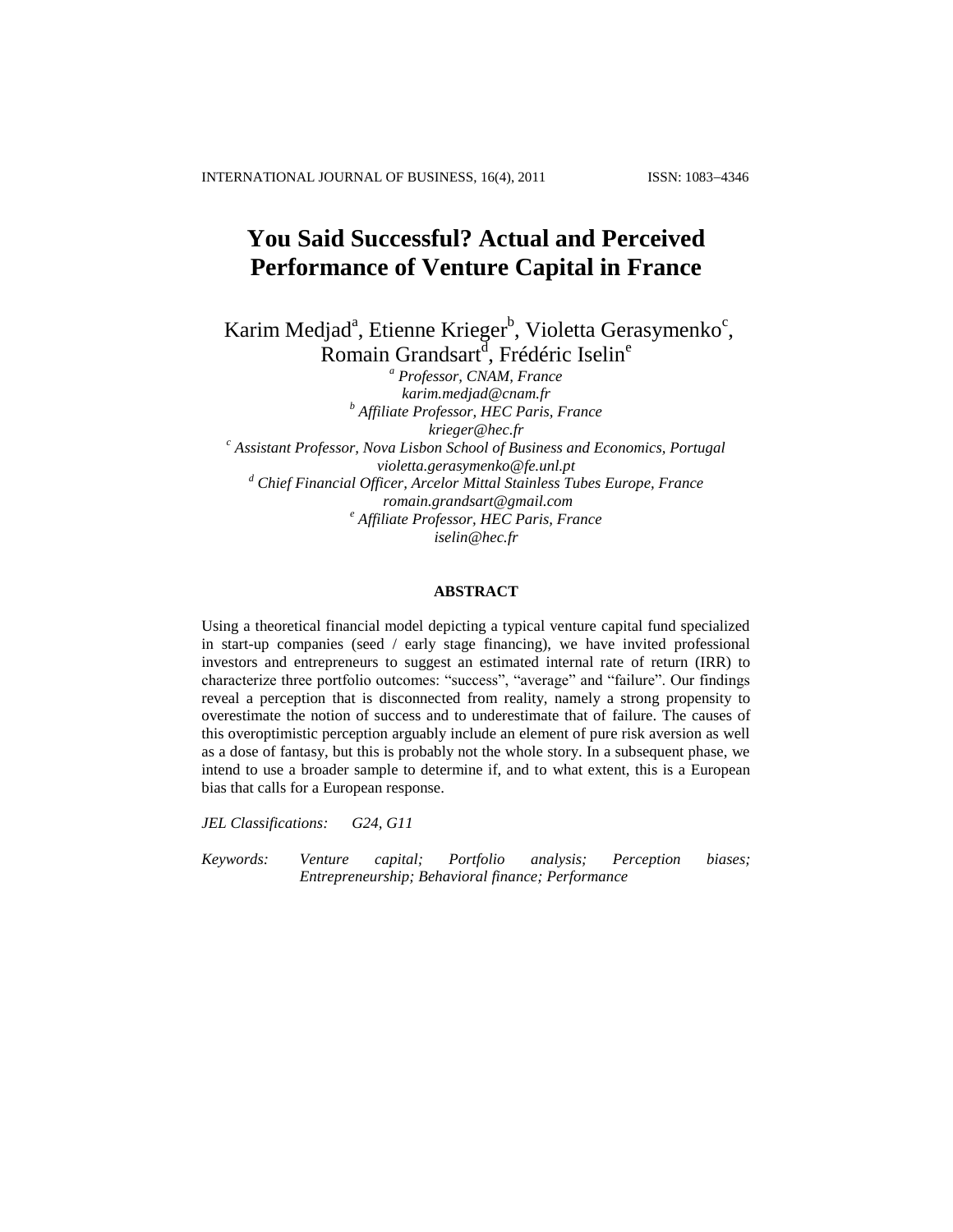### **I. INTRODUCTION**

Legendary venture capital successes include Apple, Oracle, Cisco Systems, PayPal, Yahoo!... More recently, the acquisition of YouTube by Google enabled the fund Sequoia Capital to recoup 43 times its investment in less than 2 years... While exceptional, such returns sustain the myth of an Eldorado-like Silicon Valley (Eckhardt, Shane, and Delmar, 2006; Gompers and Lerner, 2001).

The financial performance of a venture capital portfolio is typically measured over a 10-year period to mitigate cyclical fluctuations, using a net internal rate of return formula (IRR) representing the portfolio's annual return upon the sale of its various equity stakes.

When applied to the US venture capital market, this rate reveals a contrasted landscape. With start-up companies – that is the seed / early stage investment segment – U.S funds achieve a flattering 34.5% IRR. With more mature companies, however – that is the capital investment / LBO segments – they barely reach 8.6% (NVCA, 2008- 2011).

On average, the net IRR of the entire private equity investment in the U.S is 10.6%, that is, below the 13.9% achieved in France over the same period (AFIC, 2008- 2011). Does this make France as appealing a market for venture capitalists (Brav and Gompers, 1997; Cochrane, 2005)? In fact, the French and the US venture capital markets are symmetric: over the same period, French funds obtained a negative IRR of -0.8% with start-up companies but achieved 20.8% with LBOs.

In short, even when taking into account factors such as tax variations, investors' risks are compensated quite differently from one segment to another across the Atlantic.

We present below the main findings of a research we conducted to determine the extent to which these differences are reflected in the perception of success and failure by the French actors of venture capital with respect to the seed / early stage segment, *i.e.* the area where the relative underperformance of French venture capital is the most striking (Sahut and Mnejja, 2011).

This article is divided in four parts. In the first part, we describe the samples and the hypothetical model we used in our research. In the second part, we present results that clearly indicate that both the French professional investors and the French entrepreneurs have a totally unrealistic perception of what should be the performance of a standard venture capital fund. In the third part, we discuss the likely implications of this phenomenon. We conclude in the last part.

### **II. RESEARCH FRAMEWORK**

### **A. Sample**

If it was logical to interview professional venture capitalists, we felt that a comparison of their perception with that of the entrepreneurs themselves could be enlightening. The questionnaire was thus sent to two different samples.

In the sample of venture capitalists, we targeted funds involved in seed and early stage in the usual high tech domains: information technology, biotechnology, energy, chemistry and new materials. We contacted by mail 50 executives in 35 different funds.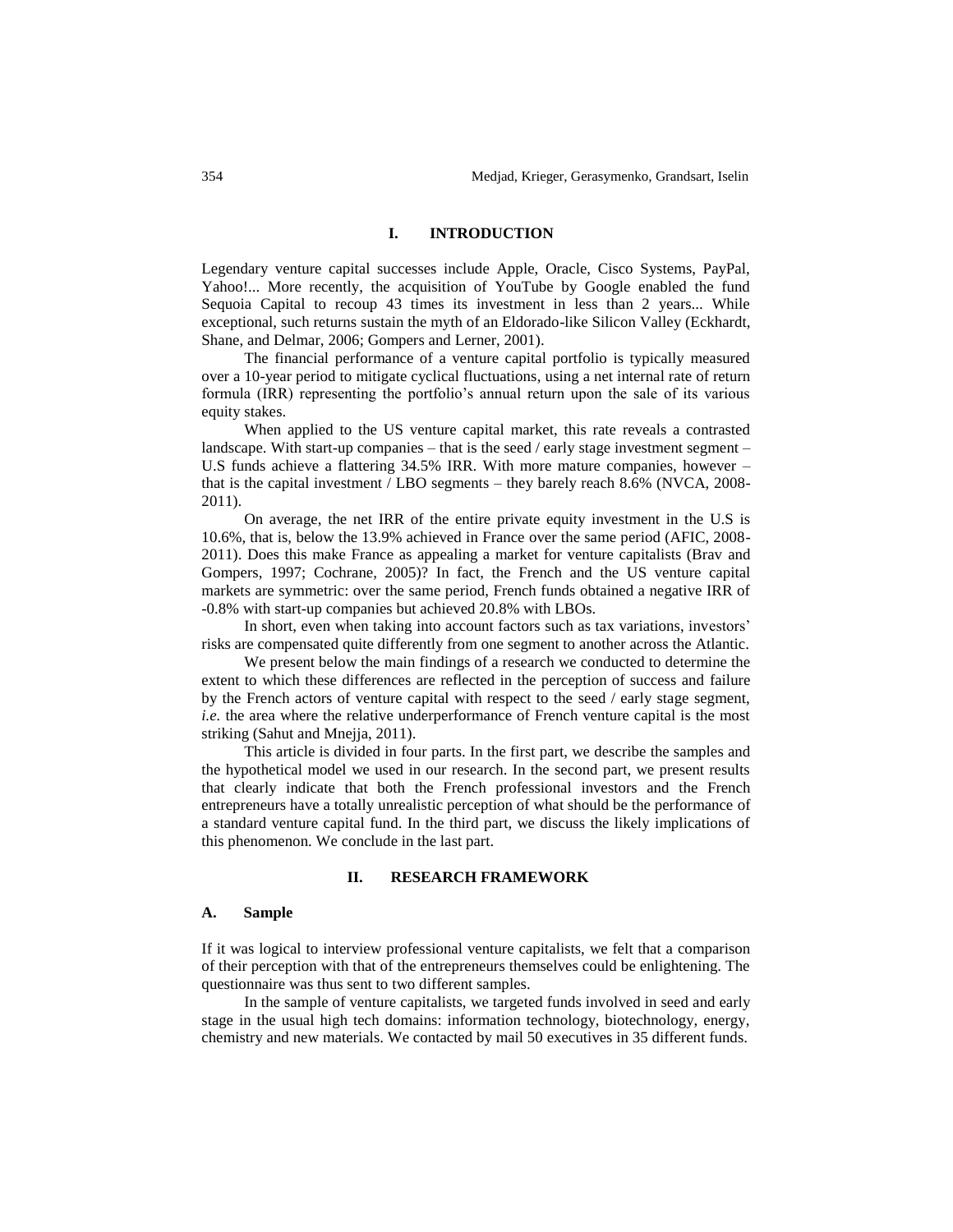The 30 investors who responded were employed in 22 funds whose respective sizes were consistent with the French venture capital market in general, where 65% of the funds are smaller than 50 M€.

For the second sample, 200 entrepreneurs were contacted, also resulting in 30 usable questionnaires. As for the sample of venture capitalists, several channels were used to achieve as diversified a sample as possible, including the alumni networks of HEC Paris, the Ecole des Mines ParisTech and the HEC Challenge+ program dedicated to start-ups.

## **B. The Model**

We developed a hypothetical fund, operated in accordance with the venture capital standard practices described in Figure 1 below:



**Figure 1** Standard operation of a venture capital fund

For a standard fund of  $\epsilon$  40 million with a 10-year duration, the management fee is 2% per year, that is  $\epsilon$  8 million. The amount available to invest in start-ups in a seed / early stage is therefore  $\in$  32 million, or 16 investments of  $\in$  2 million each.

Our questionnaire (summarized below) specified the characteristics of our hypothetical fund: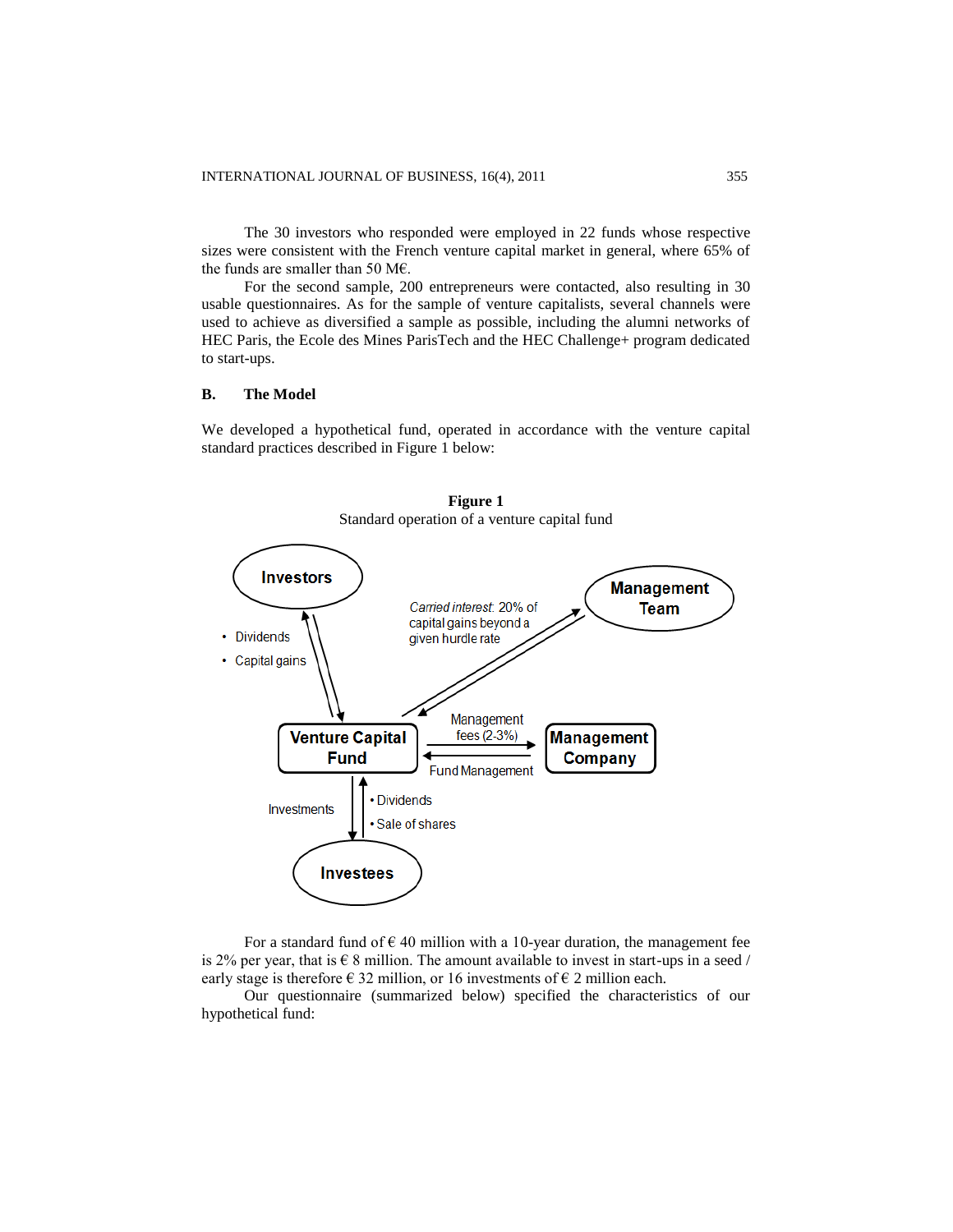## **Figure 2** Summary of the questionnaire

[…] Consider a fund with €32m to invest at venture stage. This fund makes one deal for 100 business plans submitted. Such a ratio is the average of this industry.

During its existence, this fund will finance 16 deals, each one for  $\epsilon$ 2m. The duration of this fund is 10 years. All the  $\epsilon$ 32m are to be invested during the first 4 years: 4 yearly deals. The average holding period of the corresponding shares is 5 years.

The capital gain is measured through a multiple of the initial investment, e.g. factor 2 ("coefficient 2") for a deal where the venture capital fund doubles the investment amount. A deal leading to a full loss therefore corresponds to a zero-multiple.

The management team is entitled to a success fee ("carried interest") corresponding to 20% of the capital gains beyond a yearly threshold of 8% ("hurdle rate"). […] Management fees are already deducted.

**For each scenario, please indicate your estimate of the financial performance (money multiple) of the 16 investments.** 

You can also modify the five multiplying factors ("coeff") corresponding to the forecasted money multiples. For each scenario, please also fill in the cells signaled with arrows, as well as your estimate of each portfolio's return. [...]

With these characteristics in mind, respondents were invited to illustrate three portfolio outcomes: "success", "average", and "failure" (see Figure 3).

For each portfolio, the IRR was obtained using two factors: an estimated IRR and an actual IRR. The estimated IRR was the gross IRR resulting from the question "What do you think is the annual yield of such a portfolio?". The actual IRR was the net IRR obtained after deduction of the management fees and of the potential success fee (carried interest).In the example in Figure 4, two investments yield five times the initial investment, two investments yield 3 times the initial investment, four investments yield two times the initial investment, five investments just recoup the initial investment and three investments result in a loss. This induces a portfolio gain of  $\epsilon$  18 million compared to  $\epsilon$  40 million contributed by the investors, which represents an estimated IRR of 7.7%. Since this IRR is below 8%, the management team and the sponsors of the fund are not entitled to a success fee. Accordingly, the actual IRR here equals the estimated IRR.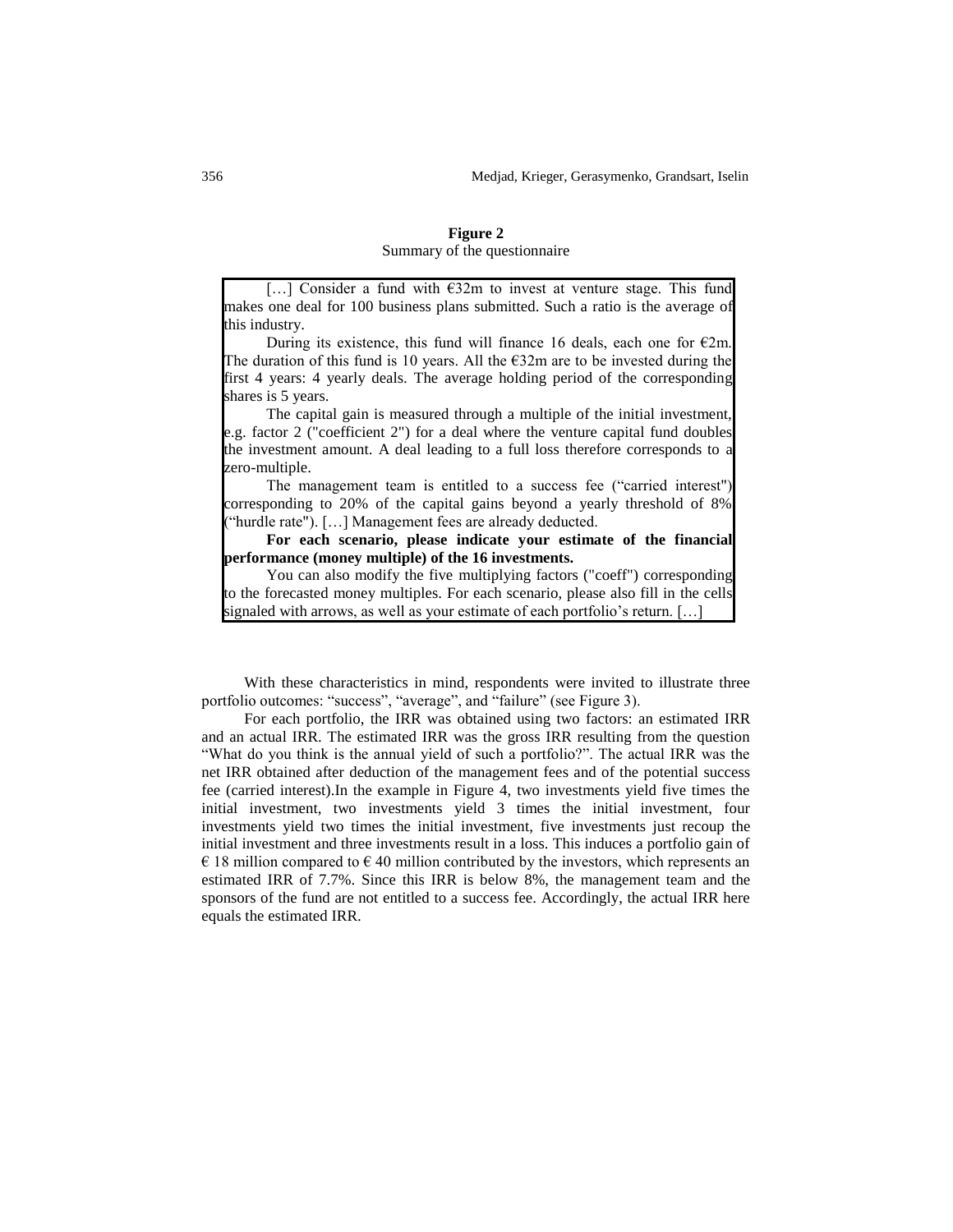

### **Figure 3** The 3 scenarios of the questionnaire



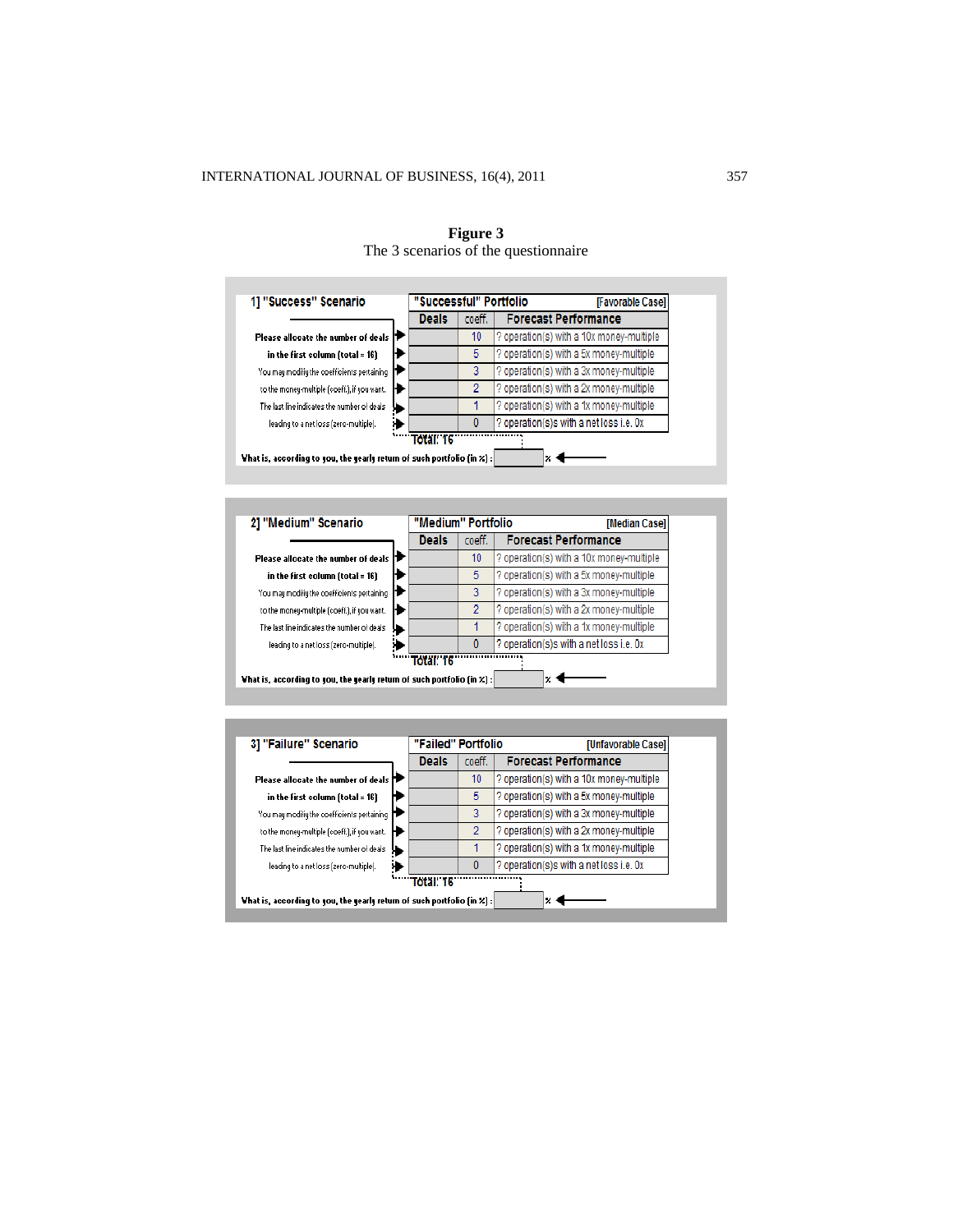| Total: 32000 k€<br>16 deals @ 2000 k€ each |       |        |
|--------------------------------------------|-------|--------|
| <b>Expected outcome</b>                    | deals | coeff. |
| 0 deal with 10x proceeds                   |       | 10     |
| 2 deals with 5x proceeds                   |       | 5      |
| 2 deals with 3x proceeds                   | 2     | 3      |
| 4 deals with 2x proceeds                   |       | 2      |
| 5 deals with 1x proceeds                   |       |        |
| 3 deals without proceeds                   |       |        |
| Cash remaining ( $k \in$ ): 0              |       |        |

**Figure 4** Example of investment portfolio and corresponding IRR

| <b>XYZ Ventures</b>                  | <b>[Gross IRR]</b> |  |
|--------------------------------------|--------------------|--|
| Overall proceeds $(k \in)$           | 58,000             |  |
| Value created ( $k \in \mathbb{R}$ ) | 18,000             |  |
| Coeff, for venture fund              | 145                |  |
| $IRR$ of venture fund $(\%)$         | 7.7%               |  |

Treshhold before carried interest (k€) 58.773  $\bf{0}$ 

Carried interest for VCs (k€)

| <b>XYZ Ventures</b>                | [Net IRR] |
|------------------------------------|-----------|
| Net proceeds for limited partners  | 18,000    |
| Actual coeff. for limited partners | 145       |
| IRR for limited partners (%)       | 7.7%      |

## **C. Validation of Questionnaire and Establishment of A Benchmark**

Prior to its circulation, the questionnaire was submitted to several entrepreneurs and professional venture capitalists to validate the key parameters, including the size of the fund, the average amount invested and the average holding period before selling a company's stock.

Beyond the French, European and U.S. statistics on IRR available respectively through the AFIC, EVCA and NVCA, we also wished to further standardize our three portfolios model to facilitate future comparisons. We thus validated a benchmark for each type of portfolio with executives of CDC Entreprises and Chausson Finance, who have access to prime indicators for venture capital in France.

This benchmark is shown below, with the corresponding net IRR. Its main interest is to measure the differences between these three standard portfolios and the estimates given by our samples of entrepreneurs and investors.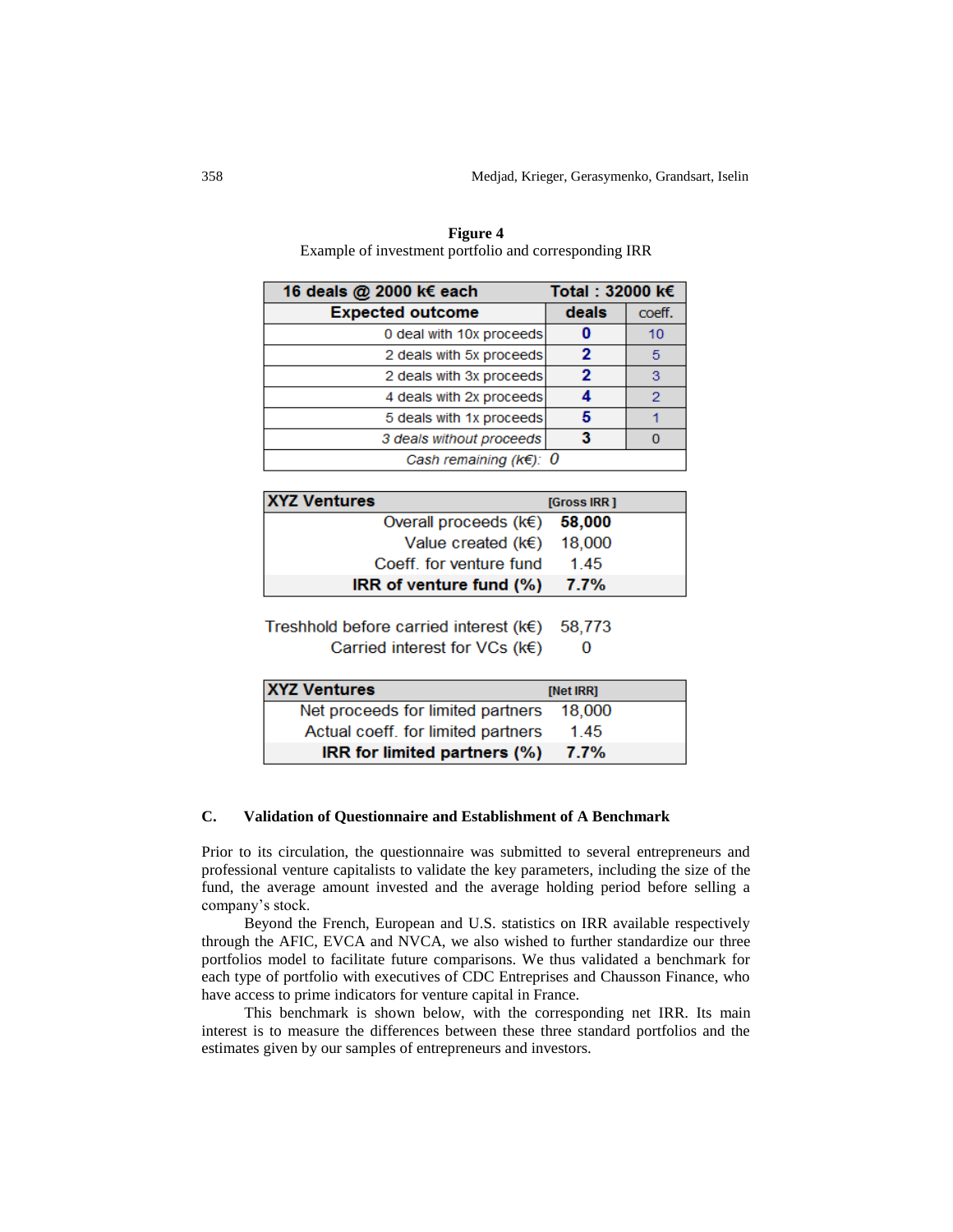|        | <b>Benchmark</b>                              | "Failure"       | "Medium"        | "Success"       |
|--------|-----------------------------------------------|-----------------|-----------------|-----------------|
| Coeff. | <b>Expected Performance</b>                   | Number of deals | Number of deals | Number of deals |
| 10     | Number of deals with 10 x money-multiple      |                 |                 |                 |
| 5      | Number of deals with 5 x money-multiple       |                 |                 |                 |
| 3      | Number of deals with 3 x money-multiple       |                 |                 |                 |
| 2      | Number of deals with 2 x money-multiple       | 2               |                 |                 |
|        | Number of deals with 1 x money-multiple       |                 | 5               |                 |
|        | Number of net losses: zero money multiple     | 9               |                 |                 |
|        | Gross IRR of each Portfolio (%):              | $-5.6%$         | 7.7%            | 18.1%           |
|        | Computed net IRR, after carried interest (%): | $-5.6%$         | 7.7%            | 16.9%           |

**Figure 5** Performance benchmark for venture capital in France

It is noteworthy that this benchmark generates, for the medium scenario, a net IRR of 7.7%, which significantly exceeds the actual performance of the French venture capital.

## **III. MAIN RESULTS**

### **A. Standard Portfolio according to Professional Investors**

The responses of the venture capitalists for the three portfolios are consolidated below. Given our stated assumptions (16 investments of  $\epsilon$  2 million each), the actual IRR is 0.3% for the "failure" portfolio, 10.9% for the "average" portfolio and 18.2% for the "success" portfolio.

The estimated yield for investors in our sample ranges from 0.1% for the "failure" portfolio to 24.5% for the "success" portfolio, with 12.2% for "medium" portfolio. This shows that the difference between estimated IRR and actual IRR is quite small, with the notable exception of the "success" portfolio, where the estimated yield is greatly overestimated.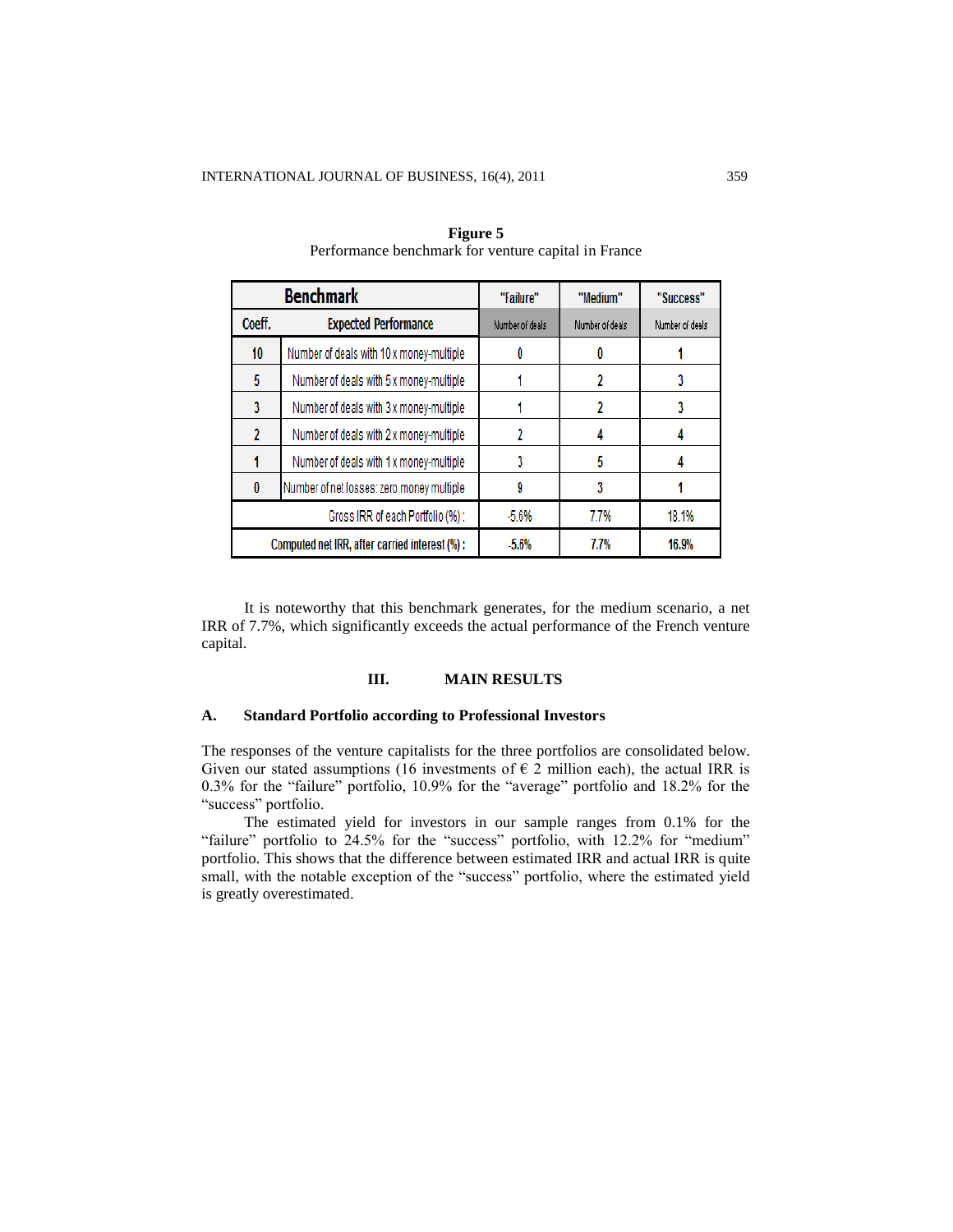|                          | <b>Investors (VCs)</b>                         | "Failure"       | "Medium"        | "Success"       |
|--------------------------|------------------------------------------------|-----------------|-----------------|-----------------|
| Coeff.                   | <b>Expected Performance</b>                    | Number of deals | Number of deals | Number of deals |
| 10                       | Number of deals with 10 x money-multiple       | 0               | 0.7             | 1.8             |
| 5                        | Number of deals with 5 x money-multiple        | 0.9             | 1.7             | 2.5             |
| 3                        | Number of deals with 3 x money-multiple        | 2               | 2.7             | 3.1             |
| $\overline{\phantom{a}}$ | Number of deals with 2 x money-multiple        | 2.9             | 3.5             | 3               |
|                          | Number of deals with 1 x money-multiple        | 4               | 3.6             | 3               |
| $\mathbf{0}$             | Number of net losses: zero money multiple      | 6.2             | 3.9             | 2.6             |
|                          | Gross IRR of each Portfolio (%):               | 0.3%            | 11.3%           | 19.5%           |
|                          | Computed net IRR, after carried interest (%) : | 0.3%            | 10.9%           | 18.2%           |
|                          | Estimated IRR by respondents (%) :             | 0.1%            | 12.2%           | 24.5%           |

**Figure 6** Typical investment portfolios for venture capitalists (VC)

## **Figure 7**

Differences between actual IRR and IRR as estimated by the venture capitalists



# **Investors (VCs)**

## **B. Standard Portfolio according to the Entrepreneurs**

Turning to the 30 responses from the sample of entrepreneurs, actual IRR ranges from 3.2% for the "failure" portfolio to 19.1% for the "success" portfolio, with 11.8% for "medium" portfolio.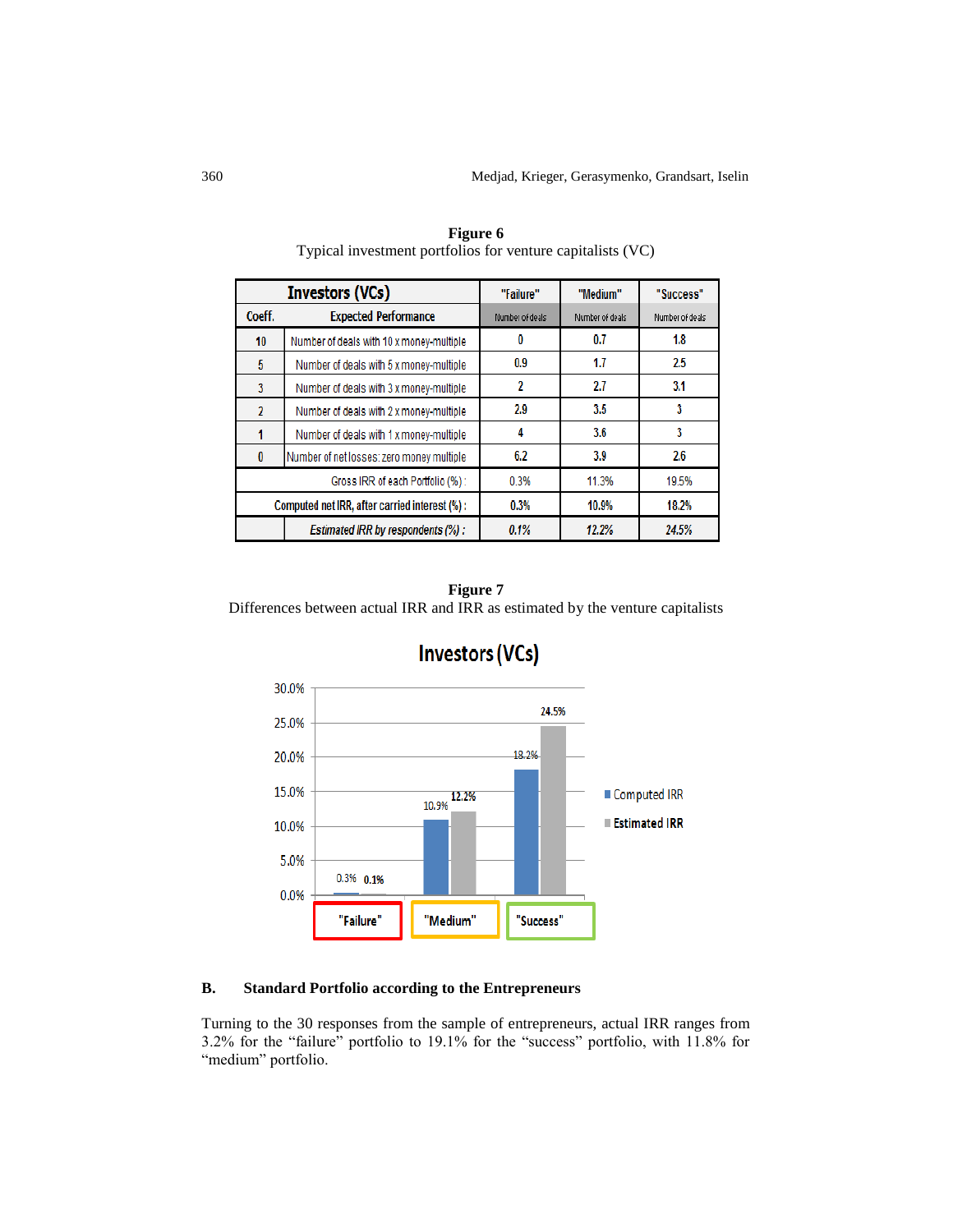|                | <b>Entrepreneurs</b>                           | "Failure"       | "Medium"        | "Success"       |
|----------------|------------------------------------------------|-----------------|-----------------|-----------------|
| Coeff.         | <b>Expected Performance</b>                    | Number of deals | Number of deals | Number of deals |
| 10             | Number of deals with 10 x money-multiple       | 0.2             | 0.9             | 2               |
| 5              | Number of deals with 5 x money-multiple        | 0.9             | 1.8             | 2.8             |
| 3              | Number of deals with 3 x money-multiple        | 2.2             | 2.7             | 3               |
| $\overline{2}$ | Number of deals with 2 x money-multiple        | 3.1             | 3.1             | 2.6             |
|                | Number of deals with 1 x money-multiple        | 4.1             | 3.6             | 2.7             |
| $\bf{0}$       | Number of net losses: zero money multiple      | 5.5             | 4               | 2.9             |
|                | Gross IRR of each Portfolio (%):               | 3.2%            | 12.4%           | 20.5%           |
|                | Computed net IRR, after carried interest (%) : | 3.2%            | 11.8%           | 19.1%           |
|                | Estimated IRR by respondents (%) :             | 3.9%            | 14.7%           | 29.3%           |

## **Figure 8** Typical portfolios for entrepreneurs

The estimated yield for entrepreneurs in our sample ranges from 3.9% for the "failure" portfolio to 29.3% for the "success" portfolio, with 14.7% for "medium" portfolio. We see again that the difference between estimated IRR and actual IRR is small, with the exception of the "success" portfolio where the overestimation of the yield is even higher than in the sample of professional venture capitalists, since the gap is almost 10%.

**Figure 9** Differences between actual IRR and IRR as estimated by the entrepreneurs



## **Entrepreneurs**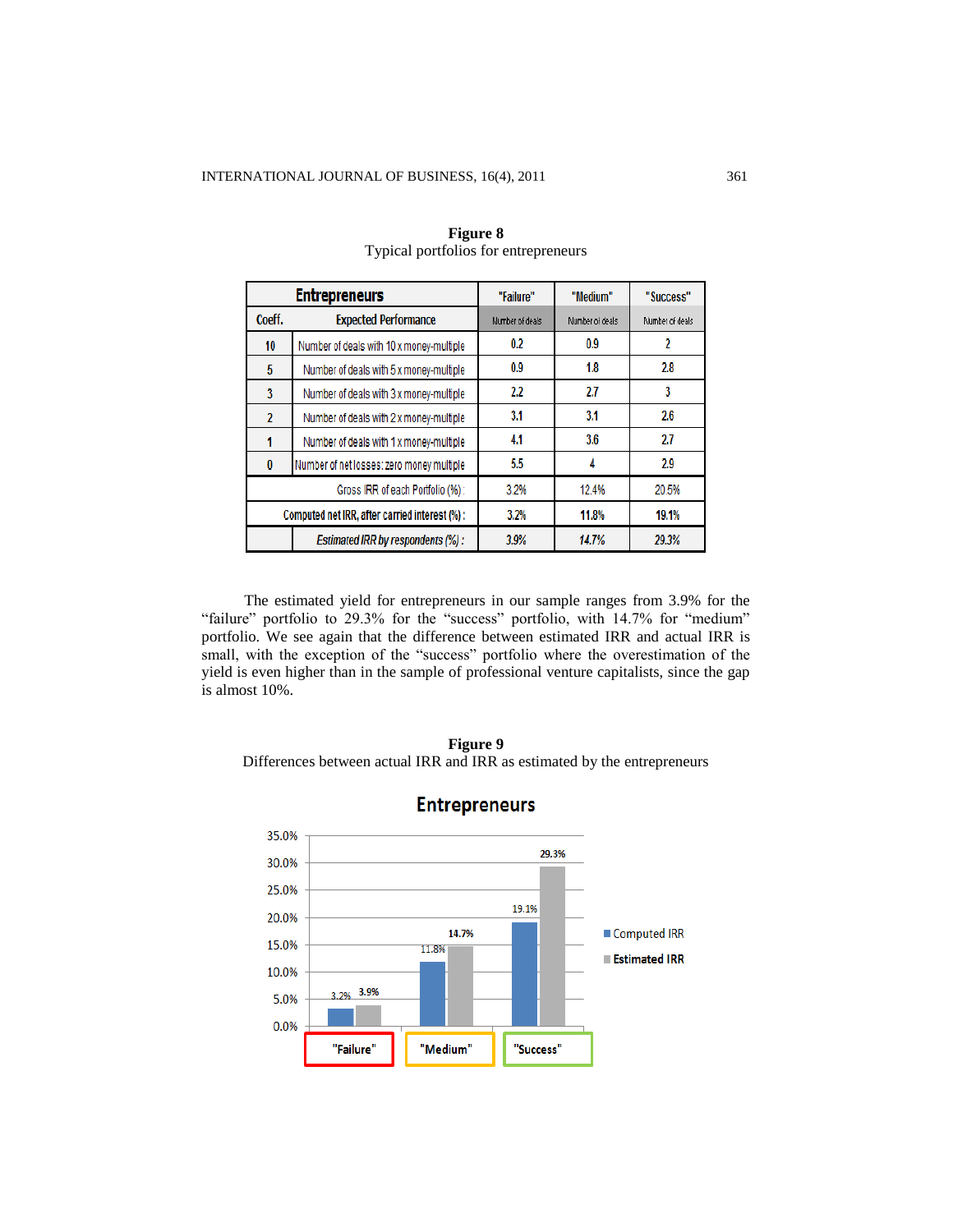## **C. Differences between Two Samples and Comparison with Our Benchmark**

Comparing for each of the three scenarios, the venture capitalists' standard portfolio, the entrepreneurs' standard portfolio and the benchmark established with the assistance of the two experts interviewed, we obtain the following plots:



**Figure 10** Comparison of the different portfolios

In terms of portfolio composition, differences in estimates are quite small, with the entrepreneurs being only slightly more optimistic than the venture capitalists. This results in actual IRR of respectively 3.2% against 0.3% for the "failure" portfolio of 11.8% against 10.9% for the "average" portfolio and of 19.1% against 18.2% for the "success" portfolio. However, the gap widens for the estimated IRR, that is, the rate to be specified by each respondent as an estimate of the respective performance of the three portfolios. As shown in Figures 6 and 8, the perceived performance (estimated IRR) for the respective portfolios is systematically higher than their actual performance (actual IRR), especially in the "success" scenario.

The same bias is found when comparing the portfolios of our two samples with the benchmark established for each of the three scenarios: both performances (actual and estimated IRR) are systematically higher than that of our benchmark. This gap between actual performance and perceived performance appears at three different levels.

First, neither the venture capitalists nor the entrepreneurs envisage a "failure" portfolio with a negative return, although the benchmark indicates a net IRR of -5.6%. We shall return later to this apparent reluctance to consider a failure. For now, simply note that even the negative return shown in our benchmark for the "failure" portfolio is optimistic in light of the actual performance of the lower quartile of French venture capital funds or even of the entire private equity sector (average net IRR of -11.2%).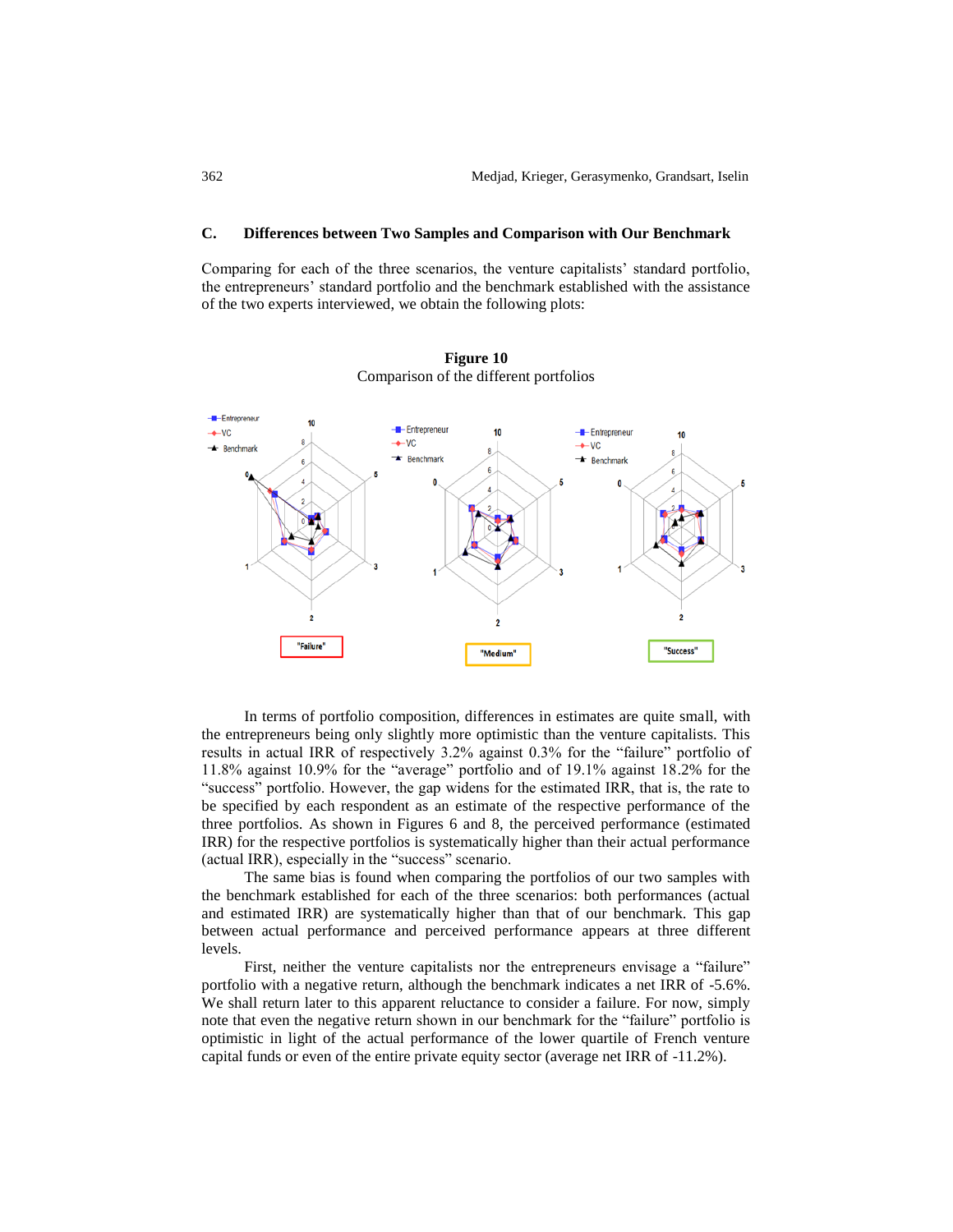Second, the "medium" portfolio's performance is also overestimated, albeit less than that of the other two portfolios. This overestimation is particularly important, considering that the 7.7% yield which is the benchmark of our "medium" portfolio is already fairly optimistic in light of the actual performance of French venture capital (average net IRR of -0.8%). Currently, the average profitability of the French venture capital is thus less than what venture capitalists themselves regard as a failure!

Finally, it is on the "success" portfolio that the gap is the widest, with venture capitalists and entrepreneurs surpassing our 16.9% benchmark by 7.6% and 12.4%, respectively. If we compare the portfolio composition proposed by the two samples with that of our benchmark, we see both an overestimation of the number of highlyprofitable investments (ten times the initial investment) and an underestimation of the number of instances resulting in a net loss (see Figures 6 and 8).

## **IV. ANALYSIS OF THE PERCEPTION BIAS**

### **A. The Overestimation of the Potential Success**

The systematic overestimation of the performance of French venture capital culminates in the "success" portfolio, as if the respondents had more or less consciously chosen to remember only the most legendary landmarks in the history of American venture capital.

It is the entrepreneurs who are the most optimistic, as they set the performance of a "success" portfolio at 29.3%. This erroneous belief can be attributed, at least in part, to their limited knowledge of the realities of venture capital and it is arguably positive, since it can only stimulate entrepreneurship.

More worrying is the IRR of 24.5% retained by the venture capitalists. This percentage, albeit slightly lower, is also totally disconnected from reality and cannot this time be explained by an ignorance of the reality of French venture capital. Only a handful of French start-ups have managed to date to create sufficient value in a 5-year timeframe to provide a significant added value and a reasonable degree of liquidity. The reality of the sector is even less attractive in the post start-up phase, for subsequent growth phases typically require new rounds of funding that tend to reduce significantly the relative share of the early investors and hence, the potential leverage of their investments (Gerasymenko, 2008).

Responses from professional venture capitalists thus reflect a disturbing internet bubble-like vision, as if in their world, the so-called "home runs", i.e. those mythical operations that generate with a single investment a gain greater than the size of the fund, were commonplace.

This phenomenon is not recent. More than a decade ago, we were already reporting that the French venture capitalists had produced a fantasized frame of reference, riddled with North-American landmarks that could be found even in their jargon and procedures (Krieger and Medjad, 2005).

This fantasy having survived the last financial crisis, its resilience is now a fact. Some authors consider that it may even grow stronger, due to the "illusion of control" arising as the French venture capitalists increasingly diversify their activities (Duhaime and Schwenk, 1985; Durand, 2003; Gerasymenko, 2008).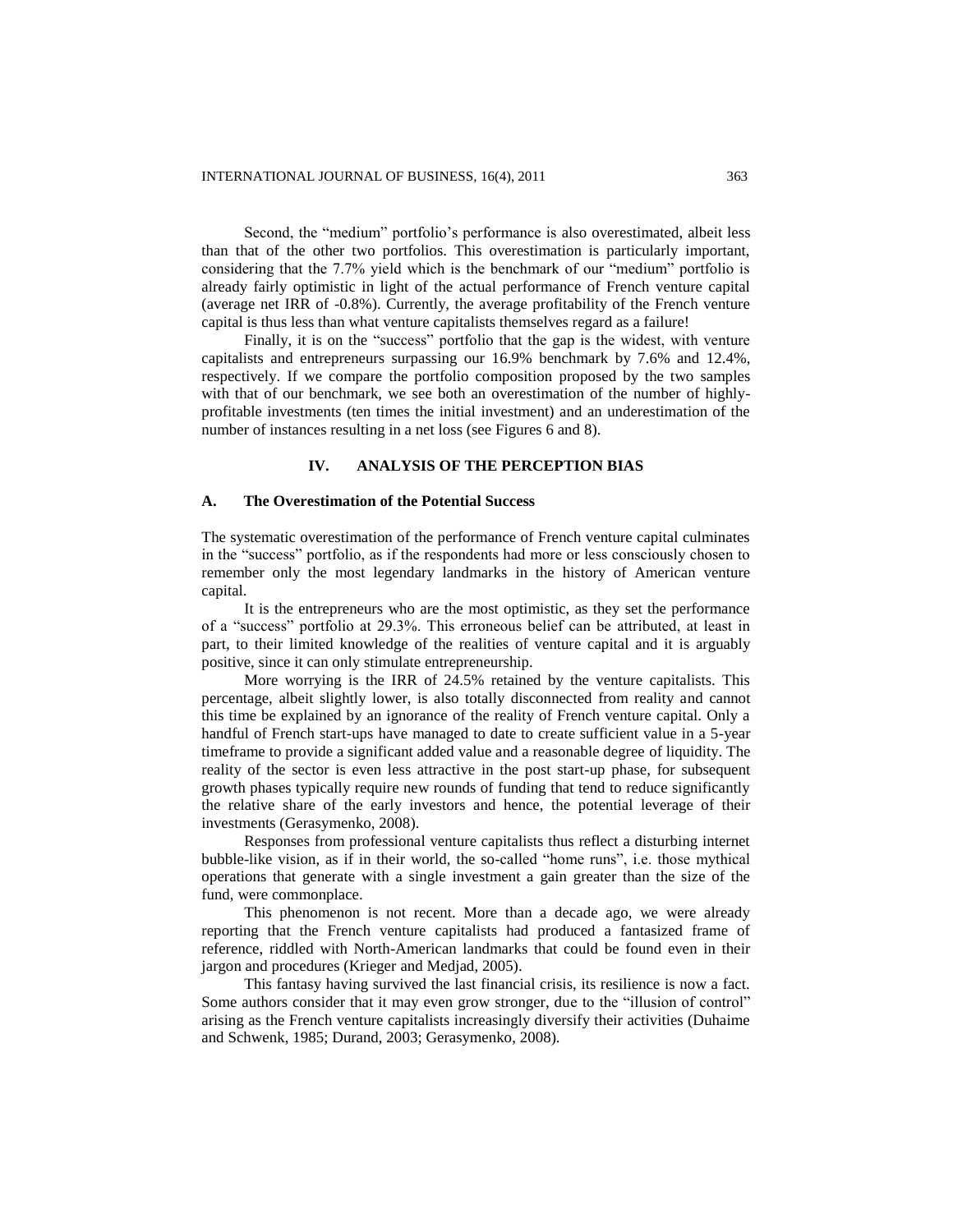### **B. The Underestimation of the Potential Failure**

If the chances of success are overstated, the risk of failure is, in turn, largely undervalued. The very possibility that a venture capital fund may return to its investors less money than they have invested is apparently inconceivable in our two samples.

In addition to an estimated IRR of 3.9% for entrepreneurs and 0.1% for venture capitalists, the estimated number of investment losses is also limited to 6 cases in 16 for the two samples against 9 cases in 16 for our benchmark portfolio. The estimated failure is thus significant less than what is actually experienced by the worst performing quartile of French venture capital.

Again, it is necessary to distinguish the two samples, not so much because of the - minor - difference between their respective assessments but because in this case also, the same error has different implications, depending on whether it is attributable to one or the other.

Indeed, entrepreneurs still have the excuse of their ignorance of the sector in question, even if their inability to assess the risk or predict windfall gains (Allais, 1953; Kahneman et al., 1982) is probably not sufficient here to explain the full extent of their evaluation bias. Most importantly, we must recognize that their lack of realism in this regard, just as their exaggeration of the potential gains, is potentially beneficial to business creation.

Among venture capitalists, however, optimism seems to be more a matter of plain denial than of misjudgment. Several venture capitalist interviewed on this matter confirmed that the topic of failure was a taboo, despite the fact that the risk of negative IRR is inherent to their activity. These investors acknowledged their ambivalence about the notion of failure, but also sought to rationalize it. One of them stated: "*In a portfolio, the failure is frowned upon. If it is a serious failure, there will be no new investor in the venture capital fund. Because, even if the past is no guarantee of the future, it gives a good idea of the quality of the venture capital company and the people who constitute it*".

This paradox of a risky sector characterized by a high degree of risk aversion of its players may explain, at least in part, the poor performance of French venture capital. The risk aversion of these venture capitalists could curb their ability to invest in other ventures than those offering products and services that have already passed the "home run" test in the U.S. Because of this more or less conscious tendency to follow the herd, French venture capitalists find themselves deprived of the first-mover premium enjoyed by their U.S. counterparts, while being fully exposed to the effects of the bubbles triggered by the "home runs".

Unlike in the case of the entrepreneurs, the idyllic vision that French venture capitalists have of their own activity is therefore ultimately devastating because their quest for mythical targets inevitably carries a risk of rejecting young companies whose only drawback would be to be truly innovative.

### **V. CONCLUSION**

We have shown in this study that while the investment practices of professional venture capitalists are largely global, the strategies and the actual performances of the funds remain surprisingly local (Gottschalg and Phalippou, 2009).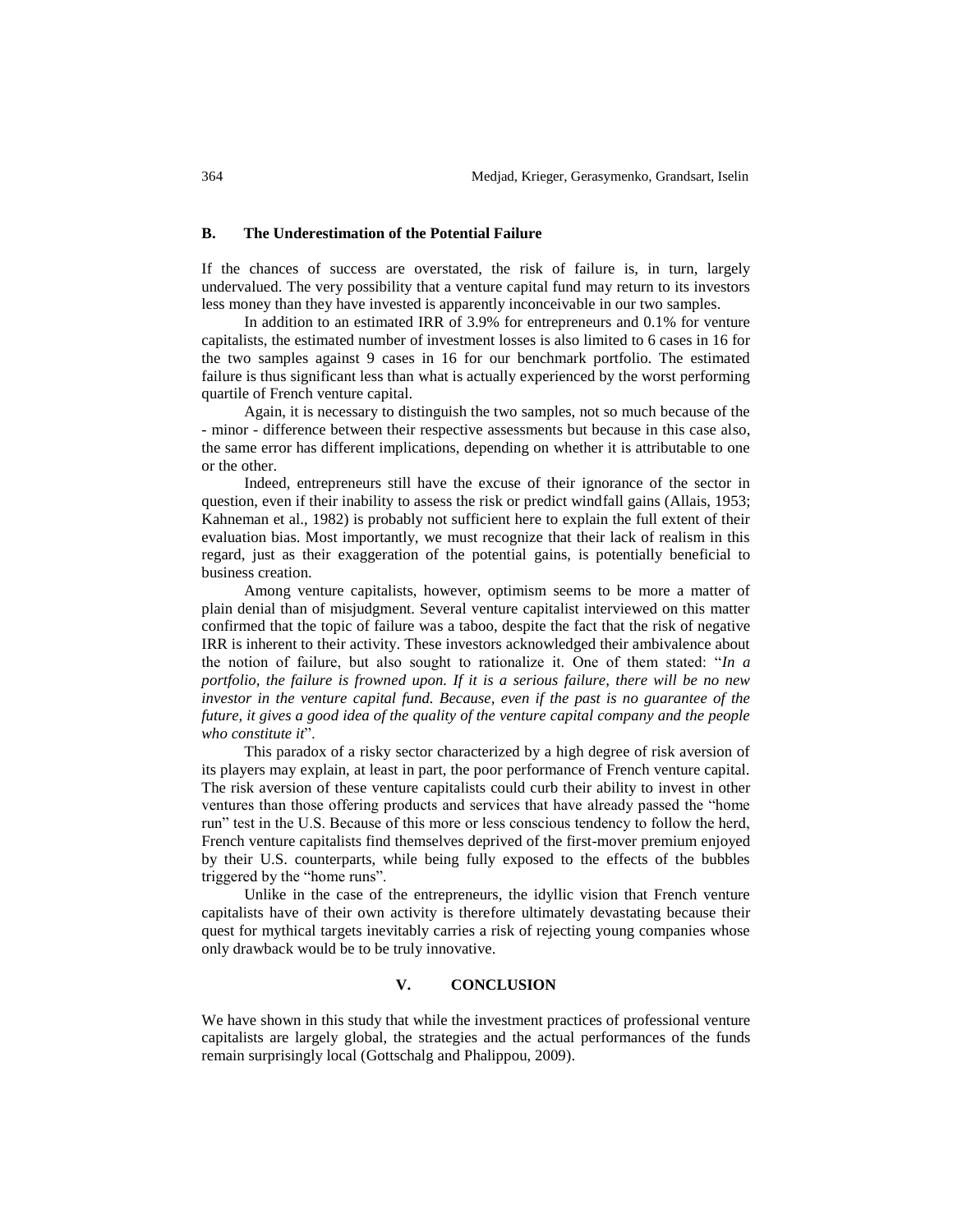Without questioning the fact that structural factors probably come into play, we argue that the underperformance of the French venture capital is inevitably compounded by a gross misconception of success and failure by its actors as well as by the propensity of the French venture capitalists to mimic their American counterparts.

Due to its limited scope, this study did not enable us to measure precisely the extent to which this puzzling myopia is detrimental to innovation, nor for that matter, to fully explore its - probably complex - causes. It would thus be useful to extend this research to other samples such as business angels and bankers (Certhoux and Redis, 2010), to other stages of venture capital and to other countries, in order to compare several types of investment portfolios.

At this point of our research, three claims stand out however. First, French venture capital cannot, under the present conditions, meet the demand of start-ups in the seed and early stages. Second, unlike in the downstream segments (development capital and LBO), this sector is so much less profitable in France than in the U.S, that the normal operation of the market is unlikely to create, in the foreseeable future, the conditions to convince the French venture capitalists to migrate to the upstream segment. Third, the risk aversion of the venture capitalists currently observed with respect to the seed and early stages seems difficult to overcome, since this state of mind is as much the result of a misconception of success as of a fear of failure.

Thus, beyond the debate on the local roots of these two phenomena, all conditions seem to be met in France to justify greater intervention of the public authority in the seed and early stages segments of the French venture capital industry. Indeed, if, as the literature generally argues, it is true that the creation of innovative companies favorably impacts the economic performance of an entire country, then it is a public policy matter to ensure that the risk inherent to any new innovative business is not less compensated in France than in the Silicon Valley.

Accordingly, the central question is not so much the principle of a public intervention than the nature and scale of such intervention, a matter that requires a prior clarification of the apparent similarity of the French venture capital with its European counterparts: with a net IRR over 10 years of  $+1.8\%$  for the seed / early stage segment (EVCA, 2008), the European Union also achieves a result well below the U.S 34.5%.

A more precise breakdown is necessary to ascertain the reality of a European venture capital culture and in turn, the relevance and the feasibility of a European public response. This shall be the focus of our subsequent research.

### **ACKNOWLEDGMENT**

We are grateful to Corinne Delombre, Head of Programs at the HEC Start-Up Institute, Christophe Chausson, Managing Partner of Chausson Finance and Pascal Lagarde, CEO of CDC Entreprises, for their contribution to the design of the questionnaire and to this survey.